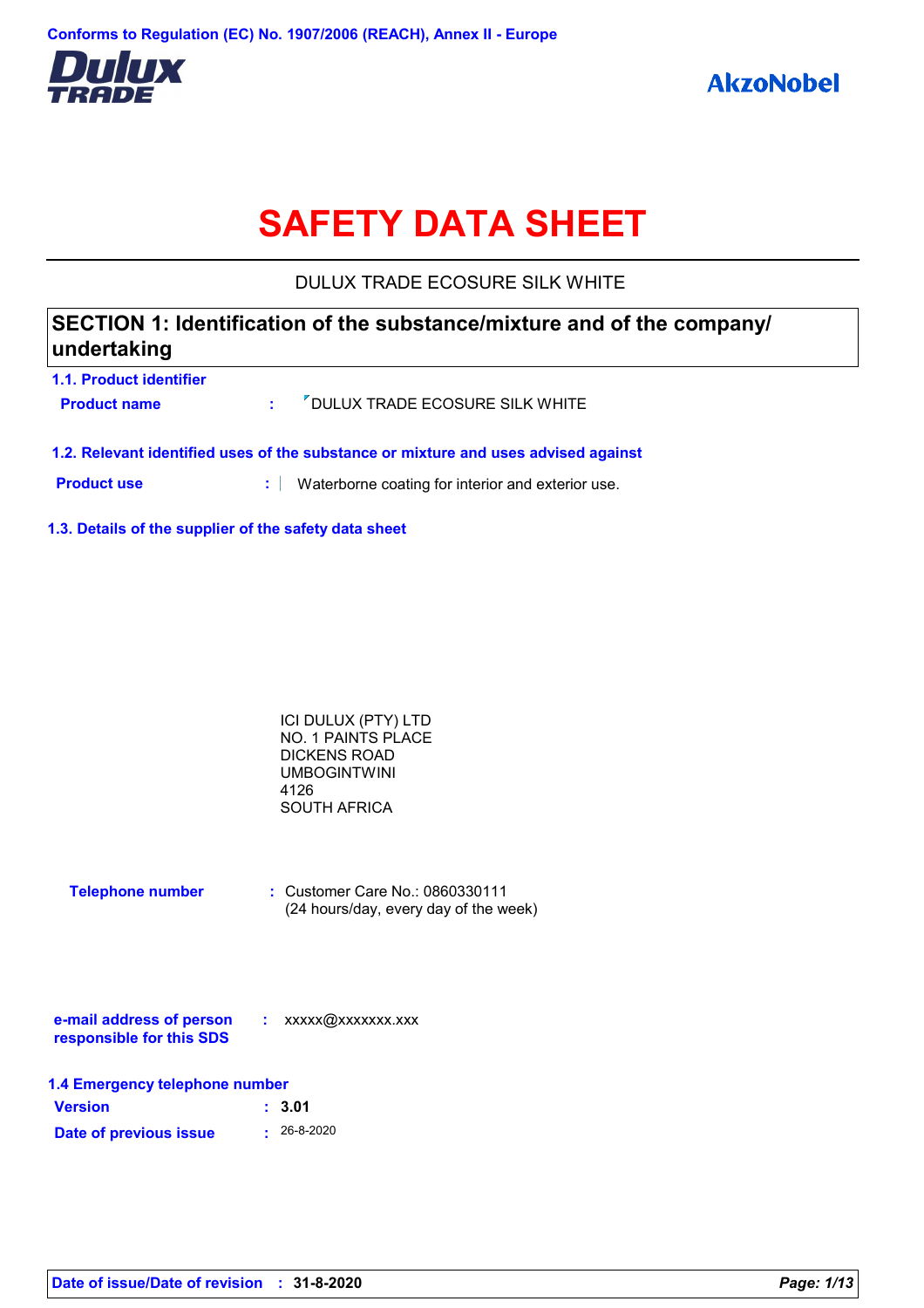### **SECTION 2: Hazards identification**

| 2.1 Classification of the substance or mixture                                                   |                                                                                           |  |  |
|--------------------------------------------------------------------------------------------------|-------------------------------------------------------------------------------------------|--|--|
| <b>Product definition</b>                                                                        | : Mixture                                                                                 |  |  |
| <b>Classification according to Regulation (EC) No. 1272/2008 [CLP/GHS]</b><br>Skin Sens. 1, H317 |                                                                                           |  |  |
|                                                                                                  | The product is classified as hazardous according to Regulation (EC) 1272/2008 as amended. |  |  |
| <b>Ingredients of unknown</b><br>toxicity                                                        | $\therefore$ 0%                                                                           |  |  |
| <b>Ingredients of unknown</b><br>ecotoxicity                                                     | $: 0\%$                                                                                   |  |  |
|                                                                                                  | See Section 16 for the full text of the H statements declared above.                      |  |  |
|                                                                                                  | See Section 11 for more detailed information on health effects and symptoms.              |  |  |

### **2.2 Label elements**

**Hazard pictograms :**



| <b>Signal word</b>                                                                                                                                              |    | $:$ Warning                                                                                                                                                 |
|-----------------------------------------------------------------------------------------------------------------------------------------------------------------|----|-------------------------------------------------------------------------------------------------------------------------------------------------------------|
| <b>Hazard statements</b>                                                                                                                                        |    | : H317 - May cause an allergic skin reaction.                                                                                                               |
| <b>Precautionary statements</b>                                                                                                                                 |    |                                                                                                                                                             |
| <b>General</b>                                                                                                                                                  |    | : P102 - Keep out of reach of children.<br>P101 - If medical advice is needed, have product container or label at hand.                                     |
| <b>Prevention</b>                                                                                                                                               |    | : P262 - Do not get in eyes, on skin, or on clothing.                                                                                                       |
| <b>Response</b>                                                                                                                                                 |    | : P312 - Call a POISON CENTER or doctor/physician if you feel unwell.                                                                                       |
| <b>Storage</b>                                                                                                                                                  |    | Not applicable.                                                                                                                                             |
| <b>Disposal</b>                                                                                                                                                 |    | : P501 - Dispose of contents and container in accordance with all local, regional,<br>national or international regulations.                                |
| <b>Hazardous ingredients</b>                                                                                                                                    | ÷. | methylisothiazolinone<br>1,2-benzisothiazol-3(2H)-one<br>$C(M)$ IT/MIT $(3:1)$<br>Warning! Hazardous respirable droplets may be formed when sprayed. Do not |
|                                                                                                                                                                 |    | breathe spray or mist.                                                                                                                                      |
| <b>Annex XVII - Restrictions</b><br>on the manufacture,<br>placing on the market and<br>use of certain dangerous<br>substances, mixtures and<br><b>articles</b> |    | : Not applicable.                                                                                                                                           |
| <b>Special packaging requirements</b>                                                                                                                           |    |                                                                                                                                                             |
| <b>Containers to be fitted</b><br>with child-resistant<br>fastenings                                                                                            |    | : Not applicable.                                                                                                                                           |
| Tactile warning of danger : Not applicable.                                                                                                                     |    |                                                                                                                                                             |
| <b>2.3 Other hazards</b>                                                                                                                                        |    |                                                                                                                                                             |
| Other hazards which do<br>not result in classification                                                                                                          |    | : None known.                                                                                                                                               |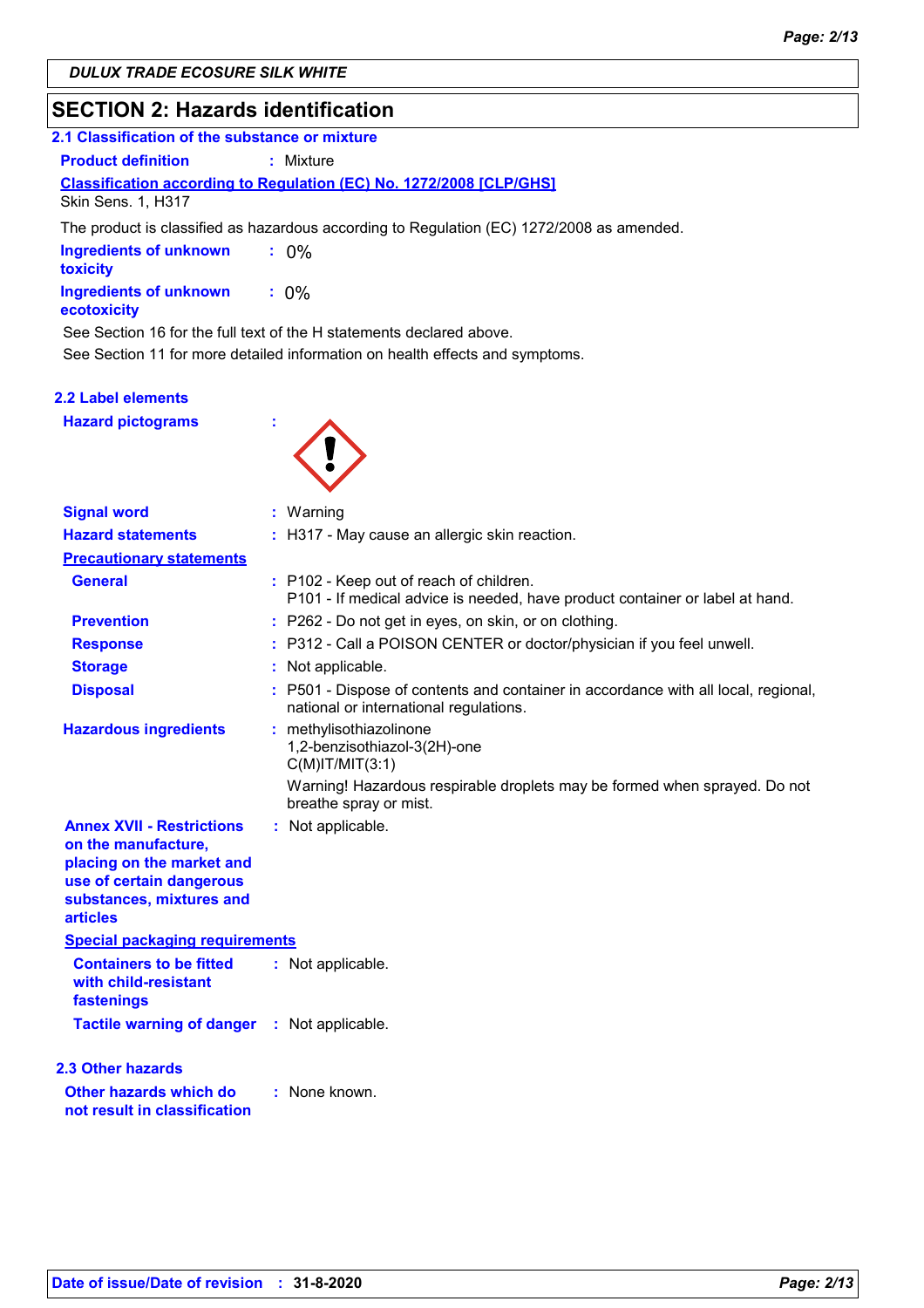### **SECTION 3: Composition/information on ingredients**

| <b>3.2 Mixtures</b>            | : Mixture                                         |       |                                                                                                                                                                                                                                                                                                     |             |
|--------------------------------|---------------------------------------------------|-------|-----------------------------------------------------------------------------------------------------------------------------------------------------------------------------------------------------------------------------------------------------------------------------------------------------|-------------|
| <b>Product/ingredient name</b> | <b>Identifiers</b>                                | $\%$  | <b>Regulation (EC) No.</b><br>1272/2008 [CLP]                                                                                                                                                                                                                                                       | <b>Type</b> |
| methylisothiazolinone          | ICAS: 2682-20-4<br>Index: self<br>lclassification | ∣<0,1 | Acute Tox. 3, H301<br>Acute Tox. 3, H311<br>Acute Tox. 2, H330<br>Skin Corr. 1B, H314<br>Eye Dam. 1, H318<br>Skin Sens. 1A, H317<br>Aquatic Acute 1, H400 (M=10)<br>Aquatic Chronic 1, H410 (M=1)<br><b>EUH071</b><br>See Section 16 for<br>the full text of the H<br>statements declared<br>above. | $[1]$       |

There are no additional ingredients present which, within the current knowledge of the supplier and in the concentrations applicable, are classified as hazardous to health or the environment, are PBTs, vPvBs or Substances of

equivalent concern, or have been assigned a workplace exposure limit and hence require reporting in this section. Type

[1] Substance classified with a health or environmental hazard

[2] Substance with a workplace exposure limit

[3] Substance meets the criteria for PBT according to Regulation (EC) No. 1907/2006, Annex XIII

[4] Substance meets the criteria for vPvB according to Regulation (EC) No. 1907/2006, Annex XIII

[5] Substance of equivalent concern

[6] Additional disclosure due to company policy

Occupational exposure limits, if available, are listed in Section 8.

### **SECTION 4: First aid measures**

### **4.1 Description of first aid measures**

| <b>General</b>                    | : In all cases of doubt, or when symptoms persist, seek medical attention. Never give<br>anything by mouth to an unconscious person. If unconscious, place in recovery<br>position and seek medical advice.                                                              |
|-----------------------------------|--------------------------------------------------------------------------------------------------------------------------------------------------------------------------------------------------------------------------------------------------------------------------|
| <b>Eye contact</b>                | : Remove contact lenses, irrigate copiously with clean, fresh water, holding the<br>eyelids apart for at least 10 minutes and seek immediate medical advice.                                                                                                             |
| <b>Inhalation</b>                 | : Remove to fresh air. Keep person warm and at rest. If not breathing, if breathing is<br>irregular or if respiratory arrest occurs, provide artificial respiration or oxygen by<br>trained personnel.                                                                   |
| <b>Skin contact</b>               | : Remove contaminated clothing and shoes. Wash skin thoroughly with soap and<br>water or use recognised skin cleanser. Do NOT use solvents or thinners.                                                                                                                  |
| <b>Ingestion</b>                  | : If swallowed, seek medical advice immediately and show the container or label.<br>Keep person warm and at rest. Do NOT induce vomiting.                                                                                                                                |
| <b>Protection of first-aiders</b> | : No action shall be taken involving any personal risk or without suitable training. It<br>may be dangerous to the person providing aid to give mouth-to-mouth resuscitation.<br>Wash contaminated clothing thoroughly with water before removing it, or wear<br>gloves. |

### **4.2 Most important symptoms and effects, both acute and delayed**

There are no data available on the mixture itself. The mixture has been assessed following the conventional method of the CLP Regulation (EC) No 1272/2008 and is classified for toxicological properties accordingly. See Sections 2 and 3 for details.

Exposure to component solvent vapour concentrations in excess of the stated occupational exposure limit may result in adverse health effects such as mucous membrane and respiratory system irritation and adverse effects on the kidneys, liver and central nervous system. Symptoms and signs include headache, dizziness, fatigue, muscular weakness, drowsiness and, in extreme cases, loss of consciousness.

Solvents may cause some of the above effects by absorption through the skin. Repeated or prolonged contact with the mixture may cause removal of natural fat from the skin, resulting in non-allergic contact dermatitis and absorption through the skin.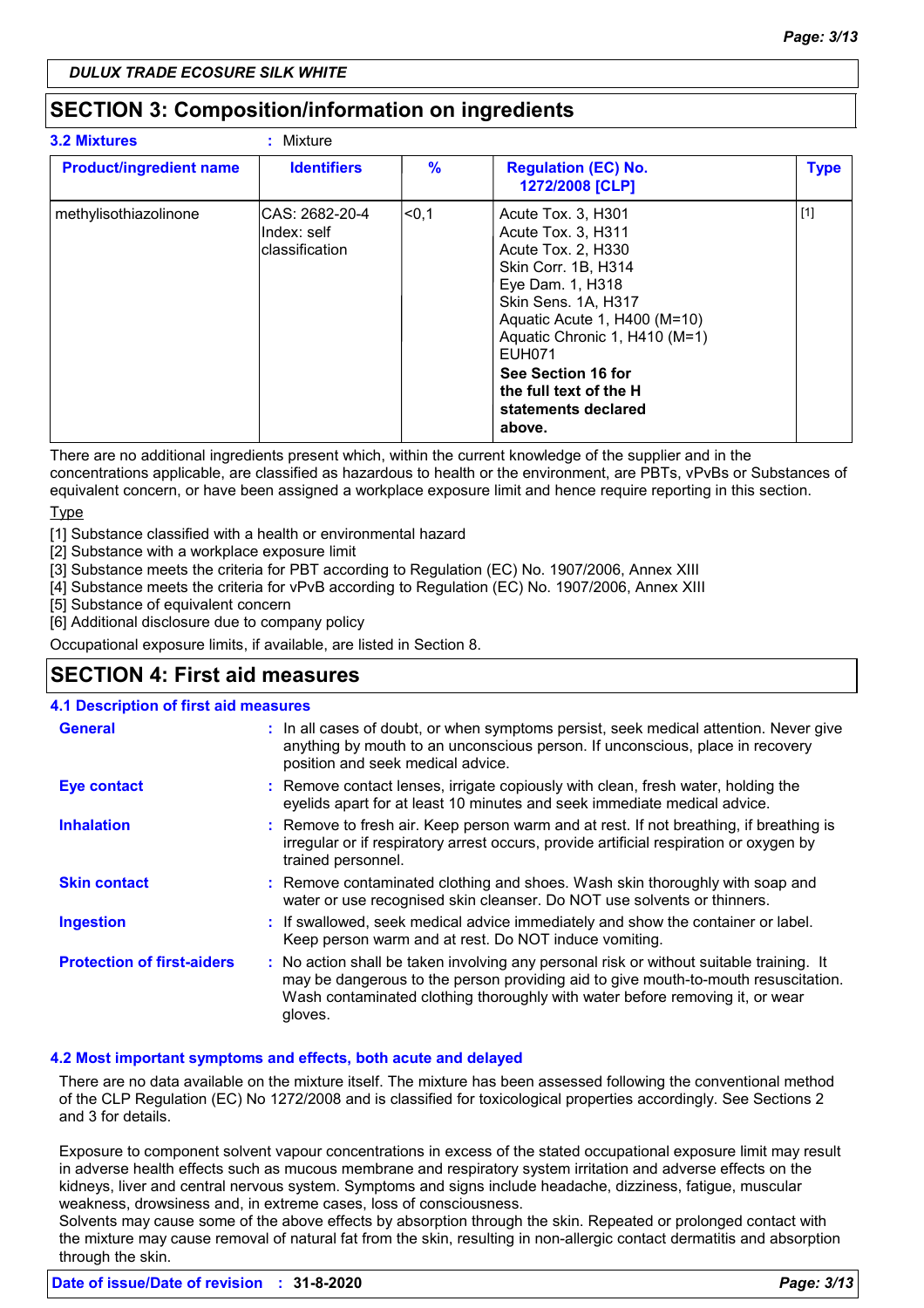### **SECTION 4: First aid measures**

If splashed in the eyes, the liquid may cause irritation and reversible damage.

Ingestion may cause nausea, diarrhea and vomiting.

This takes into account, where known, delayed and immediate effects and also chronic effects of components from short-term and long-term exposure by oral, inhalation and dermal routes of exposure and eye contact.

Contains methylisothiazolinone, 1,2-benzisothiazol-3(2H)-one, C(M)IT/MIT(3:1). May produce an allergic reaction.

#### **4.3 Indication of any immediate medical attention and special treatment needed**

| <b>Notes to physician</b>  | : Treat symptomatically. Contact poison treatment specialist immediately if large<br>quantities have been ingested or inhaled. |
|----------------------------|--------------------------------------------------------------------------------------------------------------------------------|
| <b>Specific treatments</b> | No specific treatment.                                                                                                         |

#### See toxicological information (Section 11)

| <b>SECTION 5: Firefighting measures</b>                  |                                                                                                                            |  |
|----------------------------------------------------------|----------------------------------------------------------------------------------------------------------------------------|--|
| 5.1 Extinguishing media                                  |                                                                                                                            |  |
| <b>Suitable extinguishing</b><br>media                   | : Recommended: alcohol-resistant foam, $CO2$ , powders, water spray.                                                       |  |
| <b>Unsuitable extinguishing</b><br>media                 | : Do not use water jet.                                                                                                    |  |
|                                                          | 5.2 Special hazards arising from the substance or mixture                                                                  |  |
| <b>Hazards from the</b><br>substance or mixture          | : Fire will produce dense black smoke. Exposure to decomposition products may<br>cause a health hazard.                    |  |
| <b>Hazardous combustion</b><br>products                  | Decomposition products may include the following materials: carbon monoxide,<br>carbon dioxide, smoke, oxides of nitrogen. |  |
| <b>5.3 Advice for firefighters</b>                       |                                                                                                                            |  |
| <b>Special protective actions</b><br>for fire-fighters   | : Cool closed containers exposed to fire with water. Do not release runoff from fire to<br>drains or watercourses.         |  |
| <b>Special protective</b><br>equipment for fire-fighters | : Appropriate breathing apparatus may be required.                                                                         |  |

### **SECTION 6: Accidental release measures**

| 6.1 Personal precautions, protective equipment and emergency procedures |  |                                                                                                                                                                                                                                                                                    |
|-------------------------------------------------------------------------|--|------------------------------------------------------------------------------------------------------------------------------------------------------------------------------------------------------------------------------------------------------------------------------------|
| For non-emergency<br>personnel                                          |  | : Exclude sources of ignition and ventilate the area. Avoid breathing vapour or mist.<br>Refer to protective measures listed in sections 7 and 8.                                                                                                                                  |
| For emergency responders                                                |  | : If specialised clothing is required to deal with the spillage, take note of any<br>information in Section 8 on suitable and unsuitable materials. See also the<br>information in "For non-emergency personnel".                                                                  |
| <b>6.2 Environmental</b><br>precautions                                 |  | : Do not allow to enter drains or watercourses. If the product contaminates lakes,<br>rivers, or sewers, inform the appropriate authorities in accordance with local<br>regulations.                                                                                               |
| 6.3 Methods and material<br>for containment and<br>cleaning up          |  | : Contain and collect spillage with non-combustible, absorbent material e.g. sand,<br>earth, vermiculite or diatomaceous earth and place in container for disposal<br>according to local regulations (see Section 13). Preferably clean with a detergent.<br>Avoid using solvents. |
| 6.4 Reference to other<br><b>sections</b>                               |  | : See Section 1 for emergency contact information.<br>See Section 8 for information on appropriate personal protective equipment.<br>See Section 13 for additional waste treatment information.                                                                                    |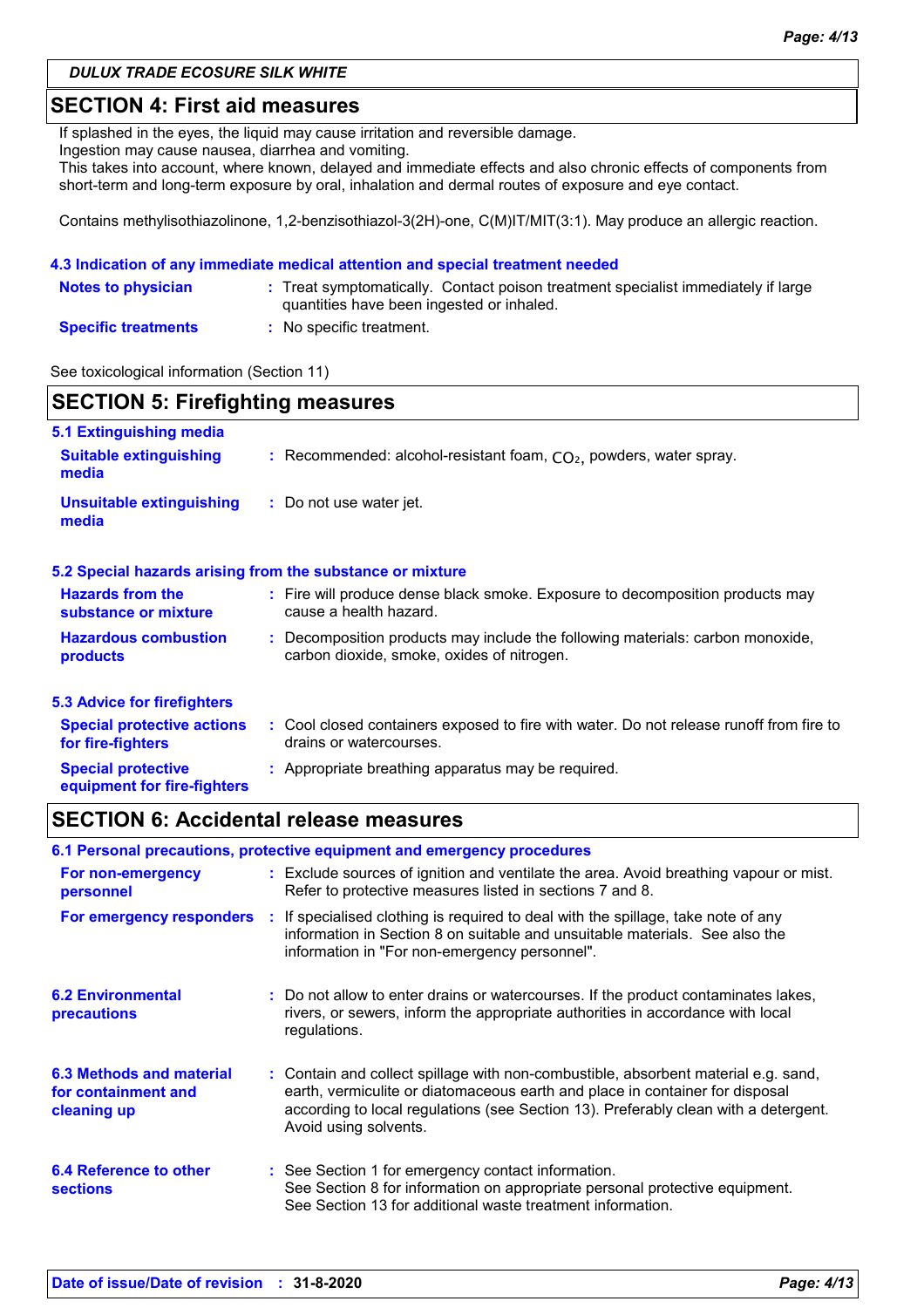### **SECTION 7: Handling and storage**

The information in this section contains generic advice and guidance. The list of Identified Uses in Section 1 should be consulted for any available use-specific information provided in the Exposure Scenario(s).

| Keep away from heat, sparks and flame. No sparking tools should be used.<br>Avoid contact with skin and eyes. Avoid the inhalation of dust, particulates, spray or<br>mist arising from the application of this mixture. Avoid inhalation of dust from<br>sanding.<br>Eating, drinking and smoking should be prohibited in areas where this material is<br>handled, stored and processed.<br>Put on appropriate personal protective equipment (see Section 8).<br>Never use pressure to empty. Container is not a pressure vessel.<br>Always keep in containers made from the same material as the original one.<br>Comply with the health and safety at work laws.<br>Do not allow to enter drains or watercourses.<br>Information on fire and explosion protection<br>Vapours are heavier than air and may spread along floors. Vapours may form<br>explosive mixtures with air. | <b>7.1 Precautions for safe</b><br>handling | : Prevent the creation of flammable or explosive concentrations of vapours in air and<br>avoid vapour concentrations higher than the occupational exposure limits.<br>In addition, the product should only be used in areas from which all naked lights and<br>other sources of ignition have been excluded. Electrical equipment should be<br>protected to the appropriate standard.<br>Mixture may charge electrostatically: always use earthing leads when transferring<br>from one container to another.<br>Operators should wear antistatic footwear and clothing and floors should be of the<br>conducting type. |
|------------------------------------------------------------------------------------------------------------------------------------------------------------------------------------------------------------------------------------------------------------------------------------------------------------------------------------------------------------------------------------------------------------------------------------------------------------------------------------------------------------------------------------------------------------------------------------------------------------------------------------------------------------------------------------------------------------------------------------------------------------------------------------------------------------------------------------------------------------------------------------|---------------------------------------------|------------------------------------------------------------------------------------------------------------------------------------------------------------------------------------------------------------------------------------------------------------------------------------------------------------------------------------------------------------------------------------------------------------------------------------------------------------------------------------------------------------------------------------------------------------------------------------------------------------------------|
|------------------------------------------------------------------------------------------------------------------------------------------------------------------------------------------------------------------------------------------------------------------------------------------------------------------------------------------------------------------------------------------------------------------------------------------------------------------------------------------------------------------------------------------------------------------------------------------------------------------------------------------------------------------------------------------------------------------------------------------------------------------------------------------------------------------------------------------------------------------------------------|---------------------------------------------|------------------------------------------------------------------------------------------------------------------------------------------------------------------------------------------------------------------------------------------------------------------------------------------------------------------------------------------------------------------------------------------------------------------------------------------------------------------------------------------------------------------------------------------------------------------------------------------------------------------------|

#### **7.2 Conditions for safe storage, including any incompatibilities**

Store in accordance with local regulations.

#### **Notes on joint storage**

Keep away from: oxidising agents, strong alkalis, strong acids.

#### **Additional information on storage conditions**

Observe label precautions. Store in a dry, cool and well-ventilated area. Keep away from heat and direct sunlight. Keep away from sources of ignition. No smoking. Prevent unauthorised access. Containers that have been opened must be carefully resealed and kept upright to prevent leakage.

#### **7.3 Specific end use(s)**

**Recommendations :** Not available.

**Industrial sector specific : solutions**

# : Not available.

### **SECTION 8: Exposure controls/personal protection**

The information in this section contains generic advice and guidance. Information is provided based on typical anticipated uses of the product. Additional measures might be required for bulk handling or other uses that could significantly increase worker exposure or environmental releases.

#### **8.1 Control parameters**

#### **Occupational exposure limits**

No exposure limit value known.

**Recommended monitoring procedures :** If this product contains ingredients with exposure limits, personal, workplace atmosphere or biological monitoring may be required to determine the effectiveness of the ventilation or other control measures and/or the necessity to use respiratory protective equipment. Reference should be made to monitoring standards, such as the following: European Standard EN 689 (Workplace atmospheres - Guidance for the assessment of exposure by inhalation to chemical agents for comparison with limit values and measurement strategy) European Standard EN 14042 (Workplace atmospheres - Guide for the application and use of procedures for the assessment of exposure to chemical and biological agents) European Standard EN 482 (Workplace atmospheres - General requirements for the performance of procedures for the measurement of chemical agents) Reference to national guidance documents for methods for the determination of hazardous substances will also be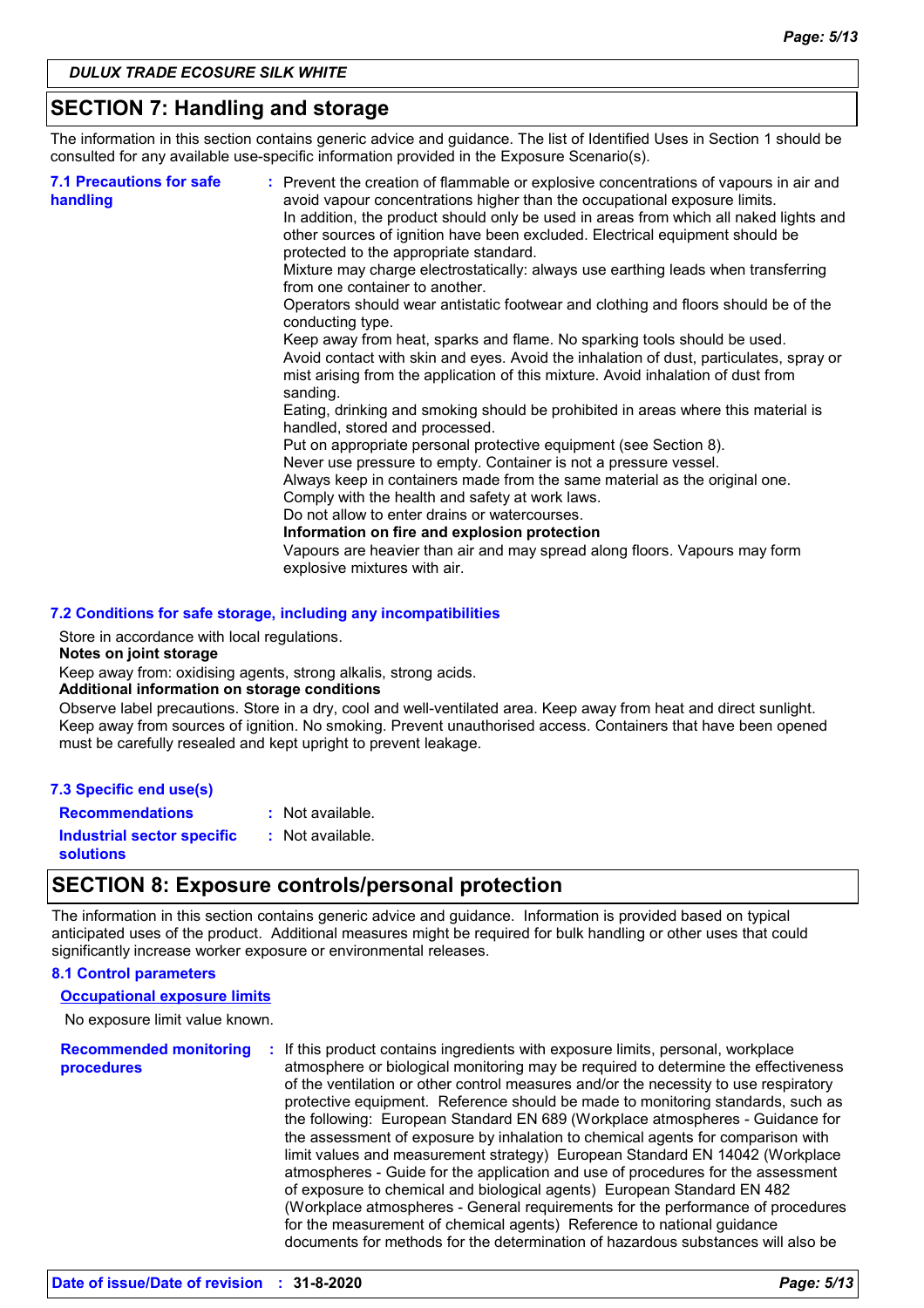### **SECTION 8: Exposure controls/personal protection**

| <b>DNELS/DMELS</b> |  |
|--------------------|--|

required.

### No DNELs/DMELs available.

#### **PNECs**

No PNECs available

| <b>8.2 Exposure controls</b><br><b>Appropriate engineering</b><br><b>controls</b> | : Provide adequate ventilation. Where reasonably practicable, this should be<br>achieved by the use of local exhaust ventilation and good general extraction. If<br>these are not sufficient to maintain concentrations of particulates and solvent<br>vapours below the OEL, suitable respiratory protection must be worn.                                                                                                                                                                                                                                                                                                                                                             |
|-----------------------------------------------------------------------------------|-----------------------------------------------------------------------------------------------------------------------------------------------------------------------------------------------------------------------------------------------------------------------------------------------------------------------------------------------------------------------------------------------------------------------------------------------------------------------------------------------------------------------------------------------------------------------------------------------------------------------------------------------------------------------------------------|
| <b>Individual protection measures</b>                                             |                                                                                                                                                                                                                                                                                                                                                                                                                                                                                                                                                                                                                                                                                         |
| <b>Hygiene measures</b>                                                           | : Wash hands, forearms and face thoroughly after handling chemical products, before<br>eating, smoking and using the lavatory and at the end of the working period.<br>Appropriate techniques should be used to remove potentially contaminated clothing.<br>Contaminated work clothing should not be allowed out of the workplace. Wash<br>contaminated clothing before reusing. Ensure that eyewash stations and safety<br>showers are close to the workstation location.                                                                                                                                                                                                             |
| <b>Eye/face protection</b>                                                        | : Use safety eyewear designed to protect against splash of liquids.                                                                                                                                                                                                                                                                                                                                                                                                                                                                                                                                                                                                                     |
| <b>Skin protection</b>                                                            |                                                                                                                                                                                                                                                                                                                                                                                                                                                                                                                                                                                                                                                                                         |
| <b>Hand protection</b>                                                            |                                                                                                                                                                                                                                                                                                                                                                                                                                                                                                                                                                                                                                                                                         |
| <b>Gloves</b>                                                                     | : For all types of exposure, a glove with protection class of 2 or higher (breakthrough<br>time >30 minutes according to EN374) is recommended. Recommended gloves:<br>Nitrile, thickness $\geq 0.12$ mm.<br>Gloves should be replaced regularly and if there is any sign of damage to the glove<br>material.                                                                                                                                                                                                                                                                                                                                                                           |
|                                                                                   | The performance or effectiveness of the glove may be reduced by physical/chemical<br>damage and poor maintenance.                                                                                                                                                                                                                                                                                                                                                                                                                                                                                                                                                                       |
| <b>Body protection</b>                                                            | : Personnel should wear antistatic clothing made of natural fibres or of high-<br>temperature-resistant synthetic fibres.                                                                                                                                                                                                                                                                                                                                                                                                                                                                                                                                                               |
| <b>Other skin protection</b>                                                      | : Appropriate footwear and any additional skin protection measures should be<br>selected based on the task being performed and the risks involved and should be<br>approved by a specialist before handling this product.                                                                                                                                                                                                                                                                                                                                                                                                                                                               |
| <b>Respiratory protection</b>                                                     | : If workers are exposed to concentrations above the exposure limit, they must use<br>appropriate, certified respirators.                                                                                                                                                                                                                                                                                                                                                                                                                                                                                                                                                               |
|                                                                                   | OLD LEAD-BASED PAINTS:                                                                                                                                                                                                                                                                                                                                                                                                                                                                                                                                                                                                                                                                  |
|                                                                                   | When surfaces are to be prepared for painting, account should be taken of the age<br>of the property and the possibility that lead-pigmented paint might be present. There<br>is a possibility that ingestion or inhalation of scrapings or dust arising from the<br>preparation work could cause health effects. As a working rule you should assume<br>that this will be the case if the age of the property is pre 1960.                                                                                                                                                                                                                                                             |
|                                                                                   | Where possible wet sanding or chemical stripping methods should be used with<br>surfaces of this type to avoid the creation of dust. When dry sanding cannot be<br>avoided, and effective local exhaust ventilation is not available, it is recommended<br>that a dust respirator is worn, that is approved for use with lead dusts, and its type<br>selected on the basis of the COSHH assessment, taking into account the<br>Workplace Exposure Limit for lead in air. Furthermore, steps should be taken to<br>ensure containment of the dusts created, and that all practicable measures are<br>taken to clean up thoroughly all deposits of dusts in and around the affected area. |
|                                                                                   | Respiratory protection in case of dust or spray mist formation. (particle filter EN143<br>type P2) Respiratory protection in case of vapour formation. (half mask with<br>combination filter A2-P2 til concentrations of 0,5 Vol%.)                                                                                                                                                                                                                                                                                                                                                                                                                                                     |
|                                                                                   | The current Control of Lead at Work Regulations approved code of practice should                                                                                                                                                                                                                                                                                                                                                                                                                                                                                                                                                                                                        |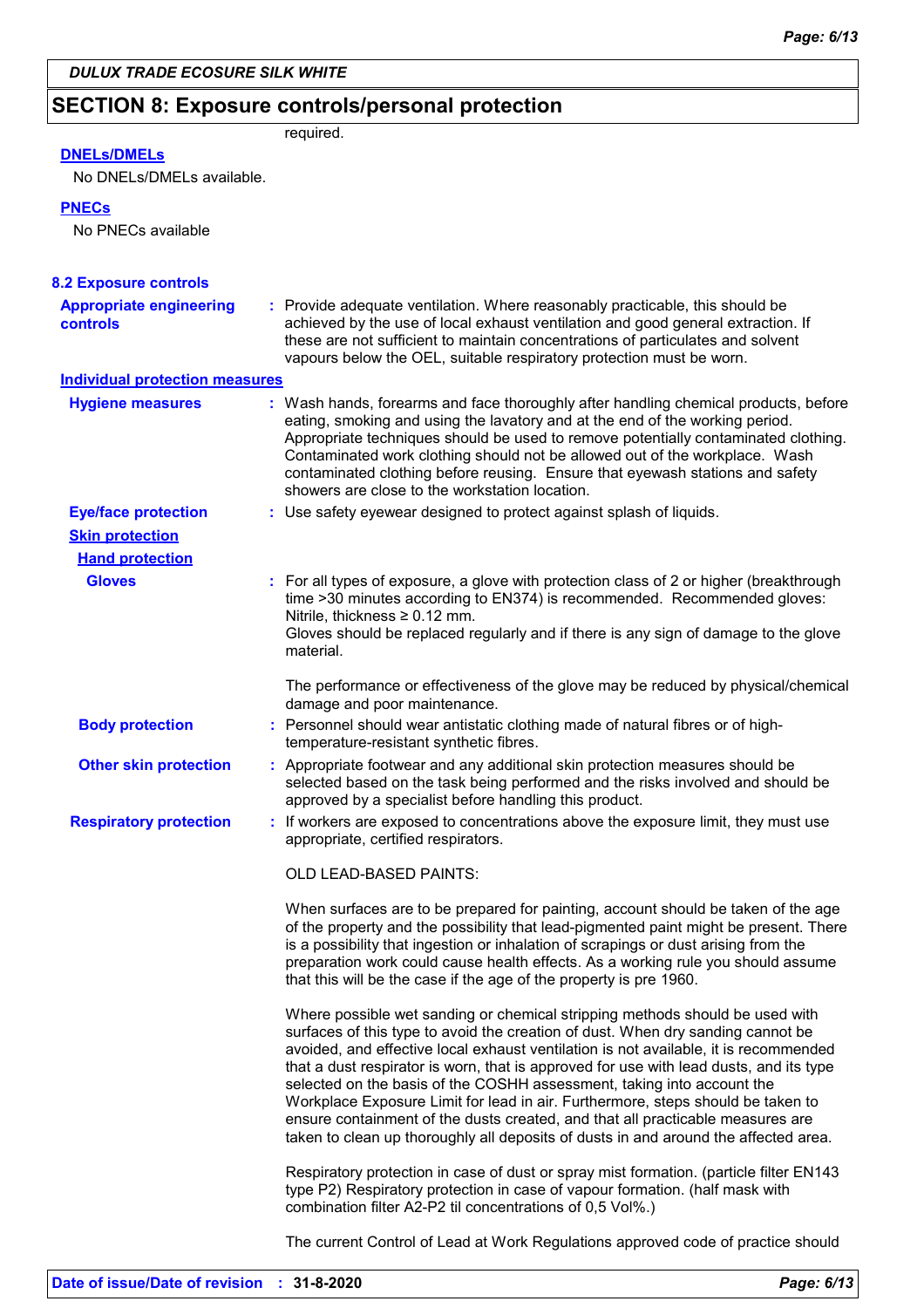### **SECTION 8: Exposure controls/personal protection**

be consulted for advice on protective clothing and personal hygiene precautions. Care should also be taken to exclude visitors, members of the household and especially children from the affected area, during the actual work and the subsequent clean up operations. All scrapings, dust, etc. should be disposed of by the professional painting contractor as Hazardous Waste.

Extra precautions will also need to be taken when burning off old lead-based paints because fumes containing lead will be produced. It is recommended that a respirator, approved for use with particulate fumes of lead is selected on the basis of the COSHH assessment, taking into account the Workplace Exposure Limit for lead in air. Similar precautions to those given above about sanding should be taken with reference to protective clothing, disposal of scrapings and dusts, and exclusion of other personnel and especially children from the building during actual work and the subsequent clean up operations.

Avoid the inhalation of dust. Wear suitable face mask if dry sanding. Special precautions should be taken during surface preparation of pre-1960s paint surfaces over wood and metal as they may contain harmful lead.

**Environmental exposure : Do not allow to enter drains or watercourses. controls**

### **SECTION 9: Physical and chemical properties**

### **9.1. Information on basic physical and chemical properties**

| <b>Appearance</b>                                                  |                                                          |
|--------------------------------------------------------------------|----------------------------------------------------------|
| <b>Physical state</b>                                              | : Liquid.                                                |
| <b>Colour</b>                                                      | Various: See label.                                      |
| <b>Odour</b>                                                       | Not available.                                           |
| <b>Odour threshold</b>                                             | Not available.                                           |
| рH                                                                 | : 9                                                      |
| <b>Melting point/freezing point</b>                                | $:$ Not available.                                       |
| Initial boiling point and boiling<br>range                         | $: 100^{\circ}$ C                                        |
| <b>Flash point</b>                                                 | Not applicable.<br>÷                                     |
| <b>Evaporation rate</b>                                            | Not available.                                           |
| <b>Upper/lower flammability or</b><br>explosive limits             | Not available.                                           |
| <b>Vapour pressure</b>                                             | $:$ Not available.                                       |
| <b>Vapour density</b>                                              | : Not available.                                         |
| <b>Relative density</b>                                            | : 1,247                                                  |
| <b>Solubility(ies)</b>                                             | Easily soluble in the following materials: cold water.   |
| <b>Partition coefficient: n-octanol/ : Not available.</b><br>water |                                                          |
| <b>Auto-ignition temperature</b>                                   | : Not available.                                         |
| <b>Decomposition temperature</b>                                   | Not available.                                           |
| <b>Viscosity</b>                                                   | Kinematic (room temperature): $12,83$ cm <sup>2</sup> /s |
| <b>Explosive properties</b>                                        | Not available.                                           |
| <b>Oxidising properties</b>                                        | Not available.                                           |
| 9.2. Other information                                             |                                                          |
| <b>Solubility in water</b>                                         | : Not available.                                         |
|                                                                    |                                                          |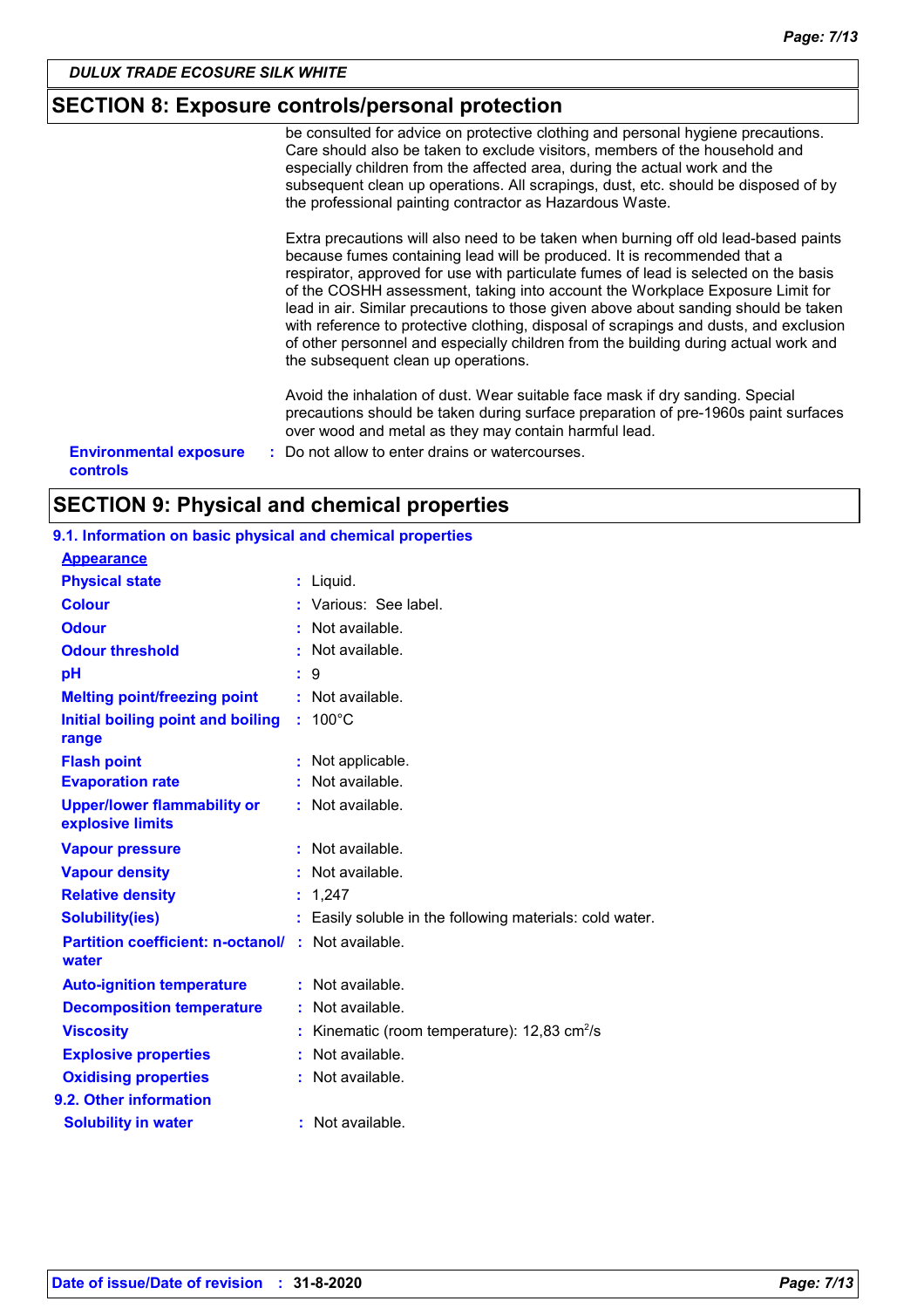### **SECTION 10: Stability and reactivity**

| <b>10.6 Hazardous</b><br>decomposition products | : Decomposition products may include the following materials: carbon monoxide,<br>carbon dioxide, smoke, oxides of nitrogen.        |
|-------------------------------------------------|-------------------------------------------------------------------------------------------------------------------------------------|
| 10.5 Incompatible materials                     | : Keep away from the following materials to prevent strong exothermic reactions:<br>oxidising agents, strong alkalis, strong acids. |
| <b>10.4 Conditions to avoid</b>                 | : When exposed to high temperatures may produce hazardous decomposition<br>products.                                                |
| 10.3 Possibility of<br>hazardous reactions      | : Under normal conditions of storage and use, hazardous reactions will not occur.                                                   |
| <b>10.2 Chemical stability</b>                  | : Stable under recommended storage and handling conditions (see Section 7).                                                         |
| <b>10.1 Reactivity</b>                          | : No specific test data related to reactivity available for this product or its ingredients.                                        |

# **SECTION 11: Toxicological information**

#### **11.1 Information on toxicological effects**

There are no data available on the mixture itself. The mixture has been assessed following the conventional method of the CLP Regulation (EC) No 1272/2008 and is classified for toxicological properties accordingly. See Sections 2 and 3 for details.

Exposure to component solvent vapour concentrations in excess of the stated occupational exposure limit may result in adverse health effects such as mucous membrane and respiratory system irritation and adverse effects on the kidneys, liver and central nervous system. Symptoms and signs include headache, dizziness, fatigue, muscular weakness, drowsiness and, in extreme cases, loss of consciousness.

Solvents may cause some of the above effects by absorption through the skin. Repeated or prolonged contact with the mixture may cause removal of natural fat from the skin, resulting in non-allergic contact dermatitis and absorption through the skin.

If splashed in the eyes, the liquid may cause irritation and reversible damage.

Ingestion may cause nausea, diarrhea and vomiting.

This takes into account, where known, delayed and immediate effects and also chronic effects of components from short-term and long-term exposure by oral, inhalation and dermal routes of exposure and eye contact.

Contains methylisothiazolinone, 1,2-benzisothiazol-3(2H)-one, C(M)IT/MIT(3:1). May produce an allergic reaction.

| <b>Acute toxicity</b>                                     |                      |  |  |
|-----------------------------------------------------------|----------------------|--|--|
| <b>Conclusion/Summary</b>                                 | $:$ Not available.   |  |  |
| <b>Acute toxicity estimates</b>                           |                      |  |  |
| Not available.                                            |                      |  |  |
| <b>Irritation/Corrosion</b>                               |                      |  |  |
| <b>Conclusion/Summary</b>                                 | : Not available.     |  |  |
| <b>Sensitisation</b>                                      |                      |  |  |
| <b>Conclusion/Summary</b>                                 | Not available.<br>t. |  |  |
| <b>Mutagenicity</b>                                       |                      |  |  |
| <b>Conclusion/Summary</b>                                 | $:$ Not available.   |  |  |
| <b>Carcinogenicity</b>                                    |                      |  |  |
| <b>Conclusion/Summary</b>                                 | : Not available.     |  |  |
| <b>Reproductive toxicity</b>                              |                      |  |  |
| <b>Conclusion/Summary</b>                                 | $:$ Not available.   |  |  |
| <b>Teratogenicity</b>                                     |                      |  |  |
| <b>Conclusion/Summary</b>                                 | : Not available.     |  |  |
| <b>Specific target organ toxicity (single exposure)</b>   |                      |  |  |
| Not available.                                            |                      |  |  |
| <b>Specific target organ toxicity (repeated exposure)</b> |                      |  |  |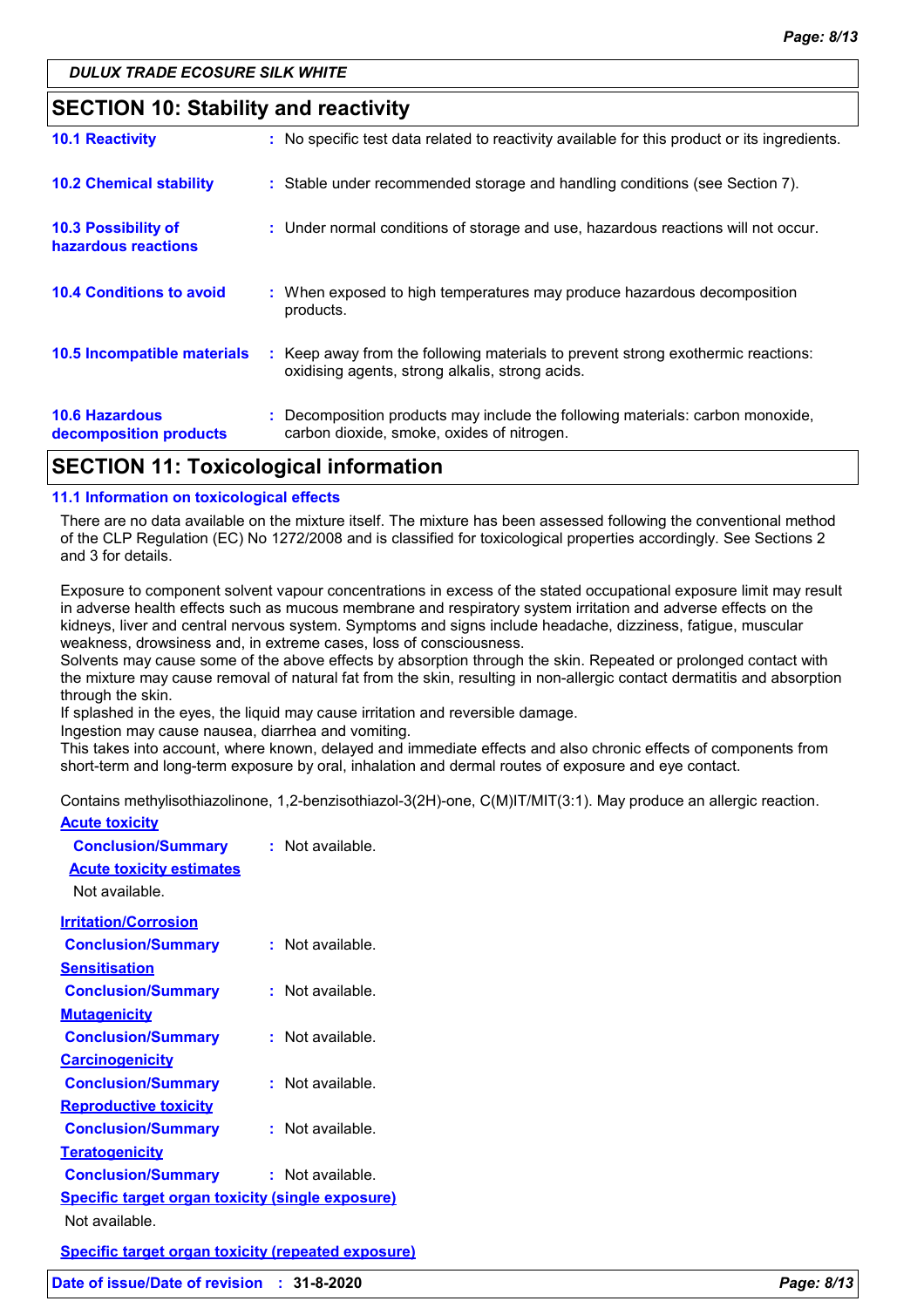### **SECTION 11: Toxicological information**

Not available.

#### **Aspiration hazard**

Not available.

#### **Other information :** : Not available.

### **SECTION 12: Ecological information**

#### **12.1 Toxicity**

There are no data available on the mixture itself. Do not allow to enter drains or watercourses.

The mixture has been assessed following the summation method of the CLP Regulation (EC) No 1272/2008 and is not classified as hazardous to the environment, but contains substance(s) hazardous to the environment. See section 3 for details.

| <b>Product/ingredient name</b> | <b>Result</b>                             | <b>Species</b>                                           | <b>Exposure</b>       |
|--------------------------------|-------------------------------------------|----------------------------------------------------------|-----------------------|
| methylisothiazolinone          | Acute EC50 0,24 mg/l                      | Daphnia                                                  | 48 hours              |
|                                | Acute LC50 0,18 mg/l                      | Fish                                                     | 96 hours<br>196 hours |
|                                | Acute LC50 12,4 mg/l<br>Acute LC50 6 mg/l | Fish - Lepomis Macrochirus<br>Fish - Oncorhynchus Mykiss | 96 hours              |

**Conclusion/Summary :** Not available.

#### **12.2 Persistence and degradability**

**Conclusion/Summary :** Not available.

#### **12.3 Bioaccumulative potential**

Not available.

| <b>12.4 Mobility in soil</b>                                         |                  |
|----------------------------------------------------------------------|------------------|
| <b>Soil/water partition</b><br><b>coefficient</b> (K <sub>oc</sub> ) | : Not available. |
| <b>Mobility</b>                                                      | : Not available. |

#### **12.5 Results of PBT and vPvB assessment**

| <b>PBT</b>  | : Not applicable. |
|-------------|-------------------|
| <b>vPvB</b> | : Not applicable. |
|             |                   |

**12.6 Other adverse effects** : No known significant effects or critical hazards.

### **SECTION 13: Disposal considerations**

The information in this section contains generic advice and guidance. The list of Identified Uses in Section 1 should be consulted for any available use-specific information provided in the Exposure Scenario(s).

| <b>13.1 Waste treatment methods</b> |                                                                                                                                                                                                                                                                                                                                                                                                                                                                                                                                                      |
|-------------------------------------|------------------------------------------------------------------------------------------------------------------------------------------------------------------------------------------------------------------------------------------------------------------------------------------------------------------------------------------------------------------------------------------------------------------------------------------------------------------------------------------------------------------------------------------------------|
| <b>Product</b>                      |                                                                                                                                                                                                                                                                                                                                                                                                                                                                                                                                                      |
| <b>Methods of disposal</b>          | : The generation of waste should be avoided or minimised wherever possible.<br>Disposal of this product, solutions and any by-products should at all times comply<br>with the requirements of environmental protection and waste disposal legislation<br>and any regional local authority requirements. Dispose of surplus and non-<br>recyclable products via a licensed waste disposal contractor. Waste should not be<br>disposed of untreated to the sewer unless fully compliant with the requirements of<br>all authorities with jurisdiction. |
| <b>Hazardous waste</b>              | : The classification of the product may meet the criteria for a hazardous waste.                                                                                                                                                                                                                                                                                                                                                                                                                                                                     |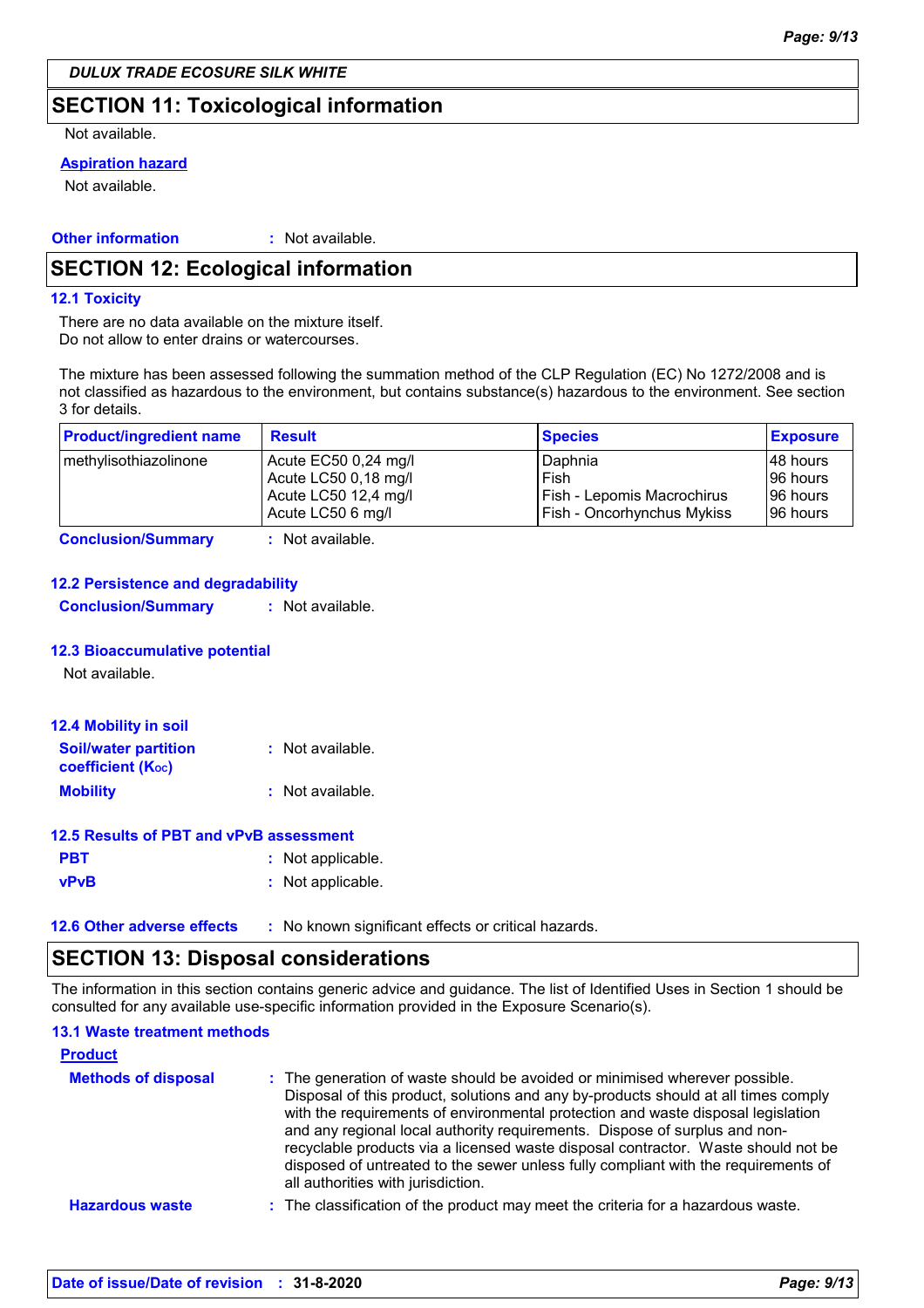### **SECTION 13: Disposal considerations**

| <b>Disposal considerations</b> |                                                                                                                                                                                                                                                                                                                                              | Do not allow to enter drains or watercourses.<br>Dispose of according to all federal, state and local applicable regulations.<br>If this product is mixed with other wastes, the original waste product code may no<br>longer apply and the appropriate code should be assigned.<br>For further information, contact your local waste authority. |  |
|--------------------------------|----------------------------------------------------------------------------------------------------------------------------------------------------------------------------------------------------------------------------------------------------------------------------------------------------------------------------------------------|--------------------------------------------------------------------------------------------------------------------------------------------------------------------------------------------------------------------------------------------------------------------------------------------------------------------------------------------------|--|
| <b>Packaging</b>               |                                                                                                                                                                                                                                                                                                                                              |                                                                                                                                                                                                                                                                                                                                                  |  |
| <b>Methods of disposal</b>     | : The generation of waste should be avoided or minimised wherever possible. Waste<br>packaging should be recycled. Incineration or landfill should only be considered<br>when recycling is not feasible.                                                                                                                                     |                                                                                                                                                                                                                                                                                                                                                  |  |
| <b>Disposal considerations</b> | : Using information provided in this safety data sheet, advice should be obtained from<br>the relevant waste authority on the classification of empty containers.<br>Empty containers must be scrapped or reconditioned.<br>Dispose of containers contaminated by the product in accordance with local or<br>national legal provisions.      |                                                                                                                                                                                                                                                                                                                                                  |  |
| <b>Type of packaging</b>       |                                                                                                                                                                                                                                                                                                                                              | European waste catalogue (EWC)                                                                                                                                                                                                                                                                                                                   |  |
| <b>CEPE Paint Guidelines</b>   | 15 01 10*                                                                                                                                                                                                                                                                                                                                    | packaging containing residues of or contaminated by<br>hazardous substances                                                                                                                                                                                                                                                                      |  |
| <b>Special precautions</b>     | : This material and its container must be disposed of in a safe way. Care should be<br>taken when handling emptied containers that have not been cleaned or rinsed out.<br>Empty containers or liners may retain some product residues. Avoid dispersal of<br>spilt material and runoff and contact with soil, waterways, drains and sewers. |                                                                                                                                                                                                                                                                                                                                                  |  |

### **SECTION 14: Transport information**

**Information pertaining to IATA and ADN is considered not relevant since the material is not packaged in the correct approved packaging required of these methods of transport.**

|                                                           | <b>ADR</b>                                                                                                                                                                                                             | <b>IMDG</b>     |
|-----------------------------------------------------------|------------------------------------------------------------------------------------------------------------------------------------------------------------------------------------------------------------------------|-----------------|
| 14.1 UN number                                            | Not regulated.                                                                                                                                                                                                         | Not regulated.  |
| 14.2 UN proper<br>shipping name                           | Not applicable.                                                                                                                                                                                                        | Not applicable. |
| <b>14.3 Transport</b><br>hazard class(es)<br><b>Class</b> | Not applicable.                                                                                                                                                                                                        | Not applicable. |
| <b>Subsidiary class</b>                                   |                                                                                                                                                                                                                        |                 |
| <b>14.4 Packing group</b>                                 | Not applicable.                                                                                                                                                                                                        | Not applicable. |
| 14.5<br><b>Environmental</b><br>hazards                   |                                                                                                                                                                                                                        |                 |
| <b>Marine pollutant</b>                                   | No.                                                                                                                                                                                                                    | No.             |
| <b>Marine pollutant</b><br><b>substances</b>              |                                                                                                                                                                                                                        | Not available.  |
| <b>14.6 Special</b><br>precautions for<br><b>user</b>     | Transport within user's premises: always<br>transport in closed containers that are upright<br>and secure. Ensure that persons transporting<br>the product know what to do in the event of an<br>accident or spillage. |                 |
| <b>HI/Kemler number</b>                                   | Not available.                                                                                                                                                                                                         |                 |
| Date of issue/Date of revision : 31-8-2020                |                                                                                                                                                                                                                        | Page: 10/13     |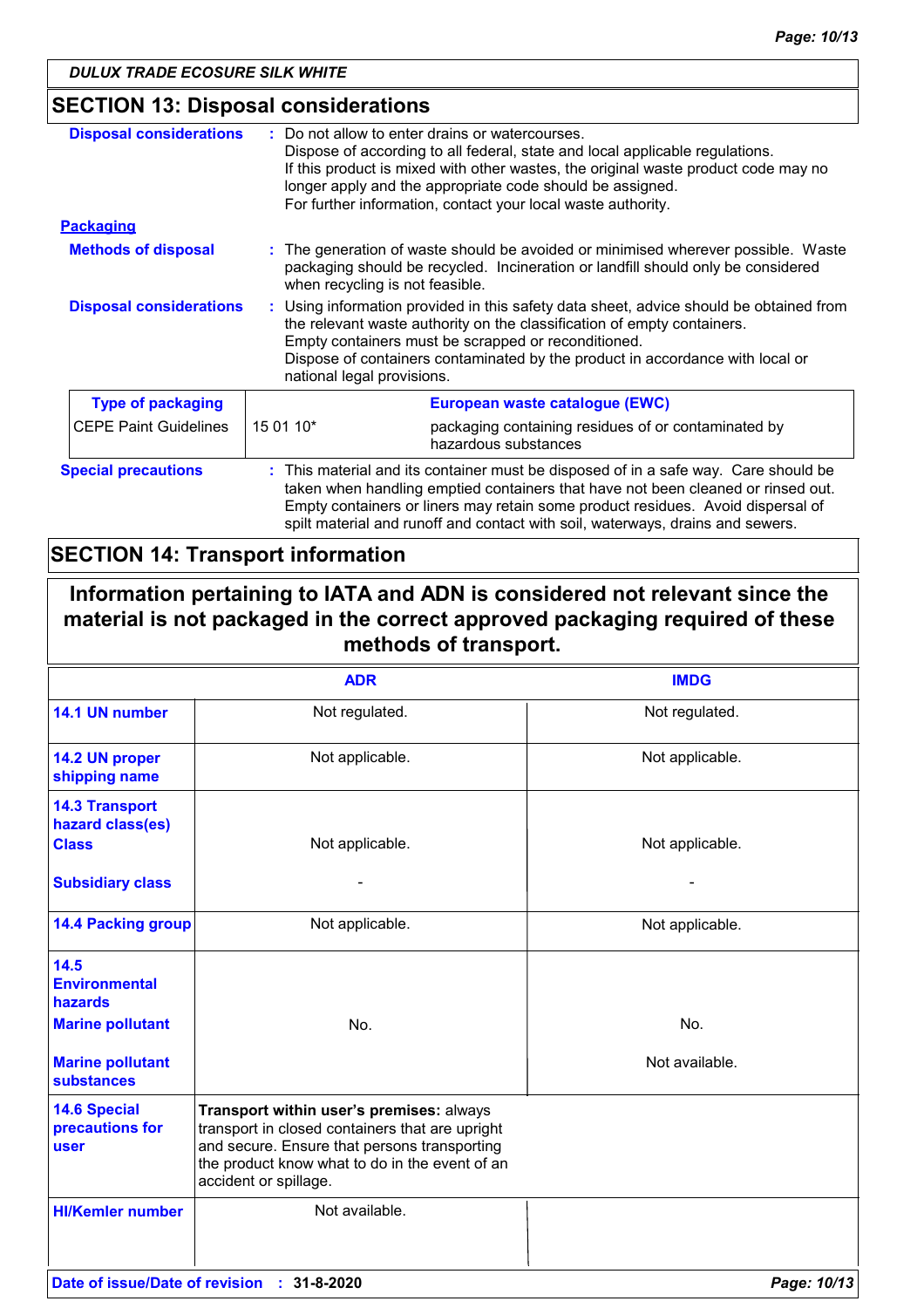ヿ

| <b>DULUX TRADE ECOSURE SILK WHITE</b> |
|---------------------------------------|
|---------------------------------------|

 $\overline{\phantom{a}}$ 

| <b>Emergency</b><br>schedules (EmS)                                                                                                                                                                                                                                                                                                                                                                                                                                                 |                                                                                                                                                                                                                                                                                        | Not applicable.                                                                                     |  |  |
|-------------------------------------------------------------------------------------------------------------------------------------------------------------------------------------------------------------------------------------------------------------------------------------------------------------------------------------------------------------------------------------------------------------------------------------------------------------------------------------|----------------------------------------------------------------------------------------------------------------------------------------------------------------------------------------------------------------------------------------------------------------------------------------|-----------------------------------------------------------------------------------------------------|--|--|
| <b>14.7 Transport in bulk</b><br>according to Annex II of<br><b>MARPOL and the IBC Code</b>                                                                                                                                                                                                                                                                                                                                                                                         | : Not applicable.                                                                                                                                                                                                                                                                      |                                                                                                     |  |  |
| <b>Additional</b><br>information                                                                                                                                                                                                                                                                                                                                                                                                                                                    |                                                                                                                                                                                                                                                                                        |                                                                                                     |  |  |
| <b>SECTION 15: Regulatory information</b>                                                                                                                                                                                                                                                                                                                                                                                                                                           |                                                                                                                                                                                                                                                                                        |                                                                                                     |  |  |
| EU Regulation (EC) No. 1907/2006 (REACH)<br><b>Annex XIV</b><br><b>Substances of very high concern</b><br><b>Annex XVII - Restrictions</b><br>on the manufacture,<br>placing on the market<br>and use of certain<br>dangerous substances,<br>mixtures and articles<br><b>Other EU regulations</b><br><b>VOC for Ready-for-Use</b><br><b>Mixture</b><br>Ozone depleting substances (1005/2009/EU)<br>Not listed.<br><b>Prior Informed Consent (PIC) (649/2012/EU)</b><br>Not listed. | <b>Annex XIV - List of substances subject to authorisation</b><br>None of the components are listed, or the component present is below its threshold.<br>None of the components are listed, or the component present is below its threshold.<br>: Not applicable.<br>: Not applicable. | 15.1 Safety, health and environmental regulations/legislation specific for the substance or mixture |  |  |
| <b>Seveso Directive</b><br><b>International regulations</b><br>Not listed.                                                                                                                                                                                                                                                                                                                                                                                                          | This product is not controlled under the Seveso Directive.<br><b>Chemical Weapon Convention List Schedules I, II &amp; III Chemicals</b>                                                                                                                                               |                                                                                                     |  |  |
| <b>Montreal Protocol (Annexes A, B, C, E)</b><br>Not listed.                                                                                                                                                                                                                                                                                                                                                                                                                        |                                                                                                                                                                                                                                                                                        |                                                                                                     |  |  |
| Not listed.                                                                                                                                                                                                                                                                                                                                                                                                                                                                         | <b>Stockholm Convention on Persistent Organic Pollutants</b>                                                                                                                                                                                                                           |                                                                                                     |  |  |
| Not listed.                                                                                                                                                                                                                                                                                                                                                                                                                                                                         | <b>Rotterdam Convention on Prior Informed Consent (PIC)</b>                                                                                                                                                                                                                            |                                                                                                     |  |  |
|                                                                                                                                                                                                                                                                                                                                                                                                                                                                                     | <b>UNECE Aarhus Protocol on POPs and Heavy Metals</b>                                                                                                                                                                                                                                  |                                                                                                     |  |  |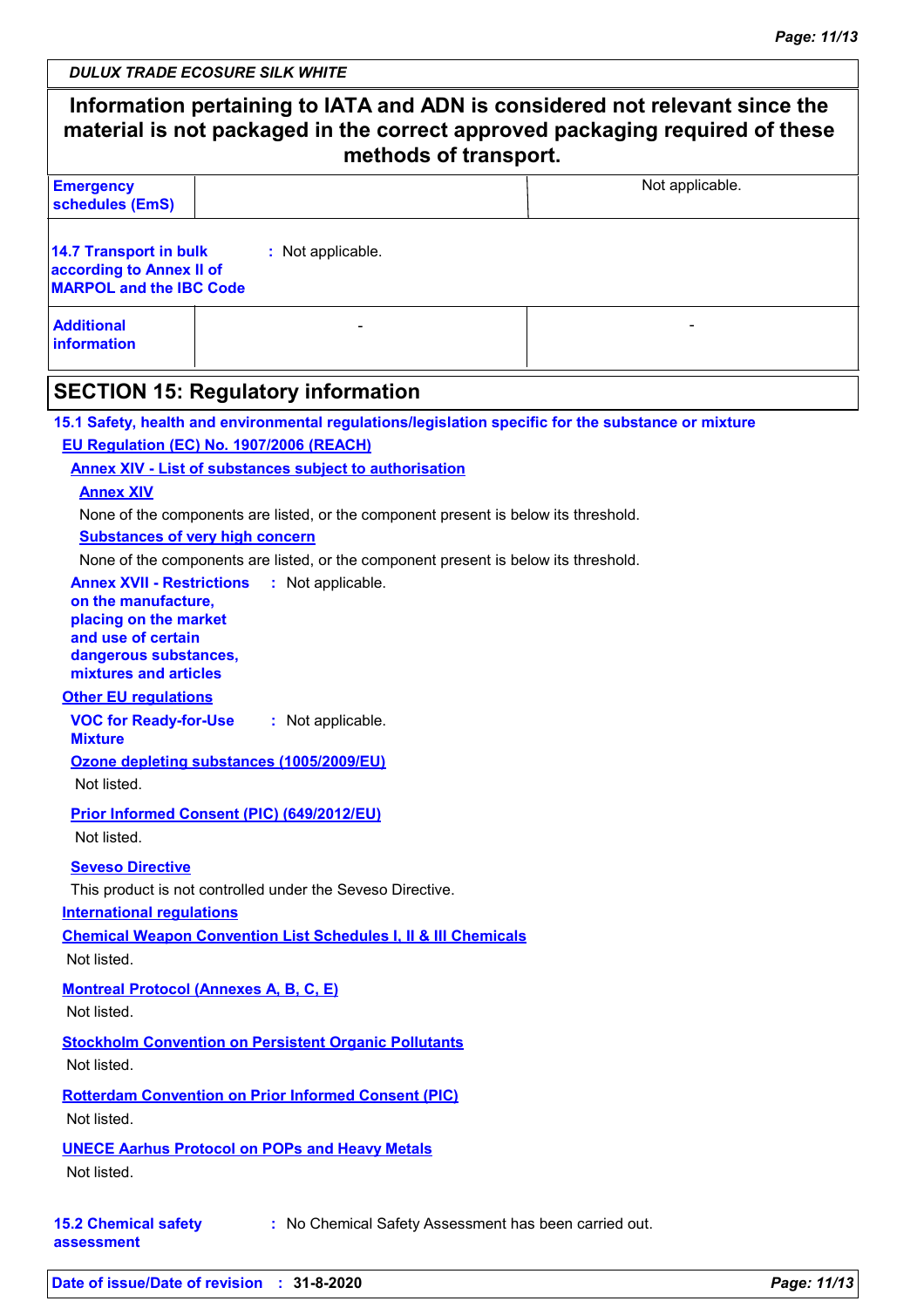### **SECTION 16: Other information**

| <b>CEPE code</b> |  |
|------------------|--|
|------------------|--|

|  |  |  |  |  |  |  |  | $\nabla$ Indicates information that has changed from previously issued version. |
|--|--|--|--|--|--|--|--|---------------------------------------------------------------------------------|
|--|--|--|--|--|--|--|--|---------------------------------------------------------------------------------|

|  | <b>Abbreviations and acronyms : ATE = Acute Toxicity Estimate</b>             |
|--|-------------------------------------------------------------------------------|
|  | CLP = Classification, Labelling and Packaging Regulation [Regulation (EC) No. |
|  | 1272/2008]                                                                    |
|  | DMEL = Derived Minimal Effect Level                                           |
|  | DNEL = Derived No Effect Level                                                |
|  | EUH statement = CLP-specific Hazard statement                                 |
|  | PBT = Persistent, Bioaccumulative and Toxic                                   |
|  | PNEC = Predicted No Effect Concentration                                      |
|  | <b>RRN = REACH Registration Number</b>                                        |
|  | vPvB = Very Persistent and Very Bioaccumulative                               |

#### **Procedure used to derive the classification according to Regulation (EC) No. 1272/2008 [CLP/GHS]**

| <b>Classification</b> | <b>Justification</b> |  |  |
|-----------------------|----------------------|--|--|
| Skin Sens. 1, H317    | Calculation method   |  |  |

### **Full text of abbreviated H statements**

| H <sub>301</sub> | Toxic if swallowed.                                   |
|------------------|-------------------------------------------------------|
| H311             | Toxic in contact with skin.                           |
| H314             | Causes severe skin burns and eye damage.              |
| H317             | May cause an allergic skin reaction.                  |
| H318             | Causes serious eye damage.                            |
| H330             | Fatal if inhaled.                                     |
| H400             | Very toxic to aquatic life.                           |
| H410             | Very toxic to aquatic life with long lasting effects. |
|                  |                                                       |

### **Full text of classifications [CLP/GHS]**

| <u>I dii text of ciassifications foel for iof</u><br>Acute Tox. 2, H330<br>Acute Tox. 3, H301<br>Acute Tox. 3, H311<br>Aquatic Acute 1, H400<br>Aquatic Chronic 1, H410<br><b>EUH071</b><br>Eye Dam. 1, H318 | <b>ACUTE TOXICITY (inhalation) - Category 2</b><br>ACUTE TOXICITY (oral) - Category 3<br>ACUTE TOXICITY (dermal) - Category 3<br>SHORT-TERM (ACUTE) AQUATIC HAZARD - Category 1<br>LONG-TERM (CHRONIC) AQUATIC HAZARD - Category 1<br>Corrosive to the respiratory tract.<br>SERIOUS EYE DAMAGE/EYE IRRITATION - Category 1 |
|--------------------------------------------------------------------------------------------------------------------------------------------------------------------------------------------------------------|-----------------------------------------------------------------------------------------------------------------------------------------------------------------------------------------------------------------------------------------------------------------------------------------------------------------------------|
| Skin Corr. 1B, H314<br><b>Skin Sens. 1, H317</b><br>Skin Sens. 1A, H317                                                                                                                                      | SKIN CORROSION/IRRITATION - Category 1B<br>SKIN SENSITISATION - Category 1<br>SKIN SENSITISATION - Category 1A                                                                                                                                                                                                              |
| Date of printing<br>$: 1 - 9 - 2020$                                                                                                                                                                         |                                                                                                                                                                                                                                                                                                                             |

| Date of issue/ Date of<br>revision | $: 31 - 8 - 2020$ |
|------------------------------------|-------------------|
| Date of previous issue             | $: 26 - 8 - 2020$ |
| Version                            | : 3.01            |

### **Notice to reader**

*IMPORTANT NOTE The information in this data sheet is not intended to be exhaustive and is based on the present state of our knowledge and on current laws: any person using the product for any purpose other than that specifically recommended in the technical data sheet without first obtaining written confirmation from us as to the suitability of the product for the intended purpose does so at his own risk. It is always the responsibility of the user to take all necessary steps to fulfill the demands set out in the local rules and legislation. Always read the Material Data Sheet and the Technical Data Sheet for this product if available. All advice we give or any statement made about the product by us (whether in this data sheet or otherwise) is correct to the best of our knowledge but we have no control over the quality or the condition of the substrate or the many factors affecting the use and application of the product. Therefore, unless we specifically agree in writing otherwise, we do not accept any liability whatsoever for the performance of the product or for any*  loss or damage arising out of the use of the product. All products supplied and technical advice given are *subject to our standard terms and conditions of sale. You should request a copy of this document and review it carefully. The information contained in this data sheet is subject to modification from time to time in the light of experience and our policy of continuous development. It is the user's responsibility to verify that this data sheet is current prior to using the product.*

*Brand names mentioned in this data sheet are trademarks of or are licensed to AkzoNobel.*